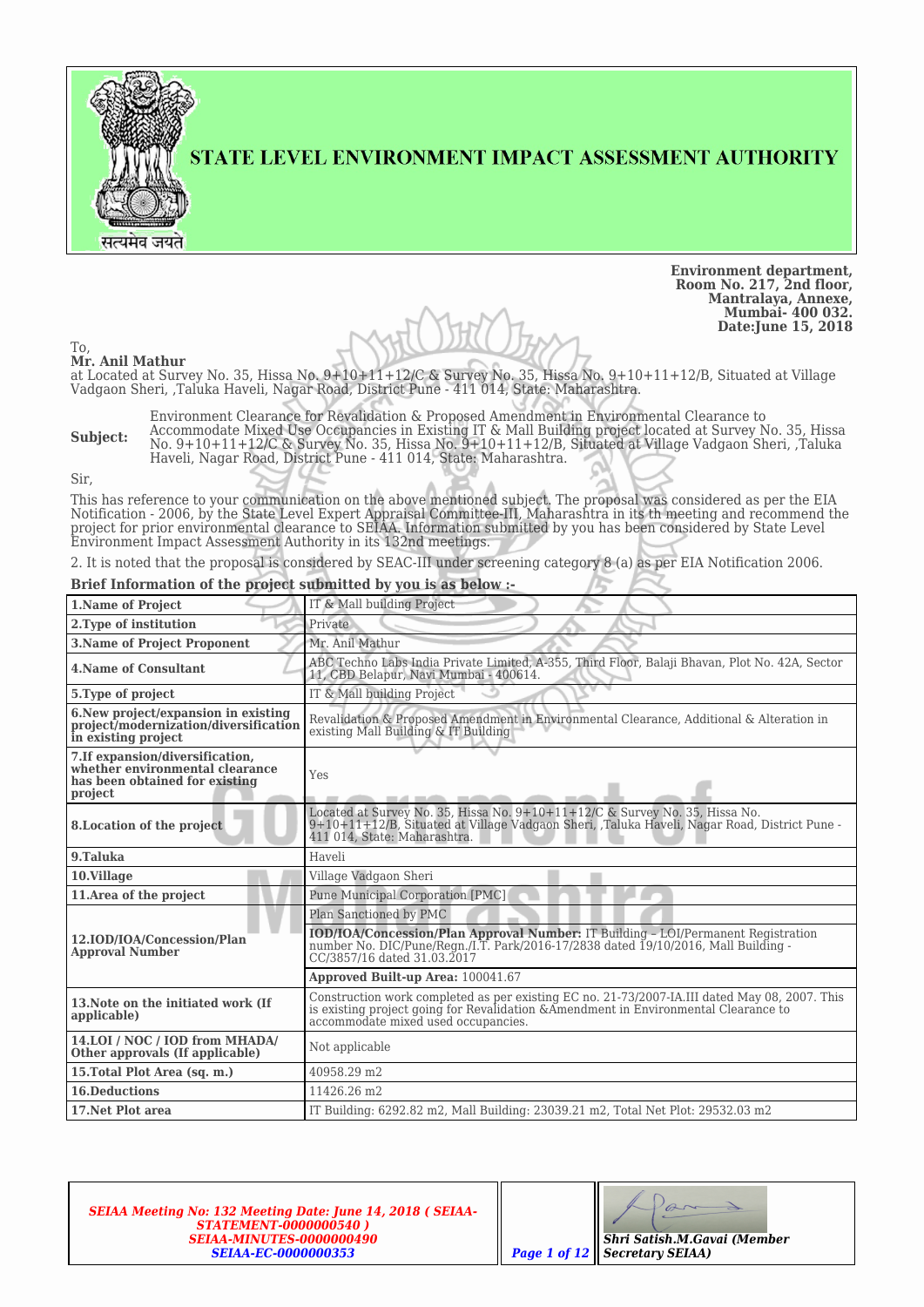|                                                                                     | <b>FSI area (sq. m.):</b> IT Building: 11313.13 m2, Mall Building: 30370.87 m2, Total FSI: 41684.00<br>m2 |  |  |  |  |
|-------------------------------------------------------------------------------------|-----------------------------------------------------------------------------------------------------------|--|--|--|--|
| 18 (a). Proposed Built-up Area (FSI &<br>  Non-FSI)                                 | Non FSI area (sq. m.): T Building: 9296.03 m2, Mall Building: 49061.64 m2, Total Non-FSI:<br>58357.67 m2  |  |  |  |  |
|                                                                                     | <b>Total BUA area (sq. m.):</b> 100041.67                                                                 |  |  |  |  |
|                                                                                     | Approved FSI area (sq. m.):                                                                               |  |  |  |  |
| 18 (b). Approved Built up area as per<br><b>DCR</b>                                 | Approved Non FSI area (sq. m.):                                                                           |  |  |  |  |
|                                                                                     | Date of Approval:                                                                                         |  |  |  |  |
| 19. Total ground coverage (m2)                                                      | 10573.31 m2                                                                                               |  |  |  |  |
| 20. Ground-coverage Percentage (%)<br>(Note: Percentage of plot not open<br>to sky) | 26%                                                                                                       |  |  |  |  |
| 21. Estimated cost of the project                                                   | 3630000000                                                                                                |  |  |  |  |



*SEIAA Meeting No: 132 Meeting Date: June 14, 2018 ( SEIAA-STATEMENT-0000000540 ) SEIAA-MINUTES-0000000490 SEIAA-EC-0000000353 Page 2 of 12*

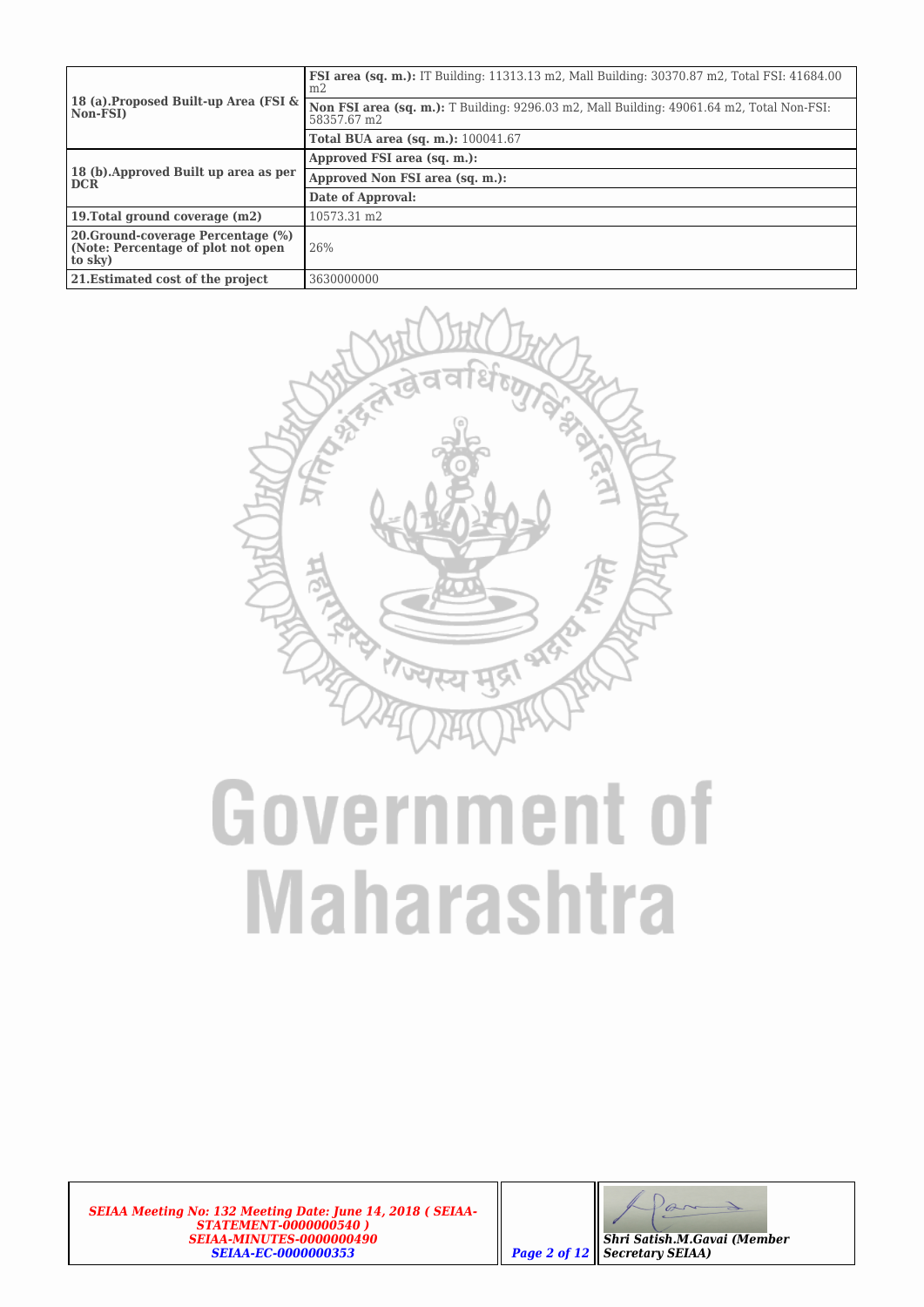|                                             | <b>22. Production Details</b>                                |                                                        |                                                |                                          |                                    |                |  |  |  |  |  |
|---------------------------------------------|--------------------------------------------------------------|--------------------------------------------------------|------------------------------------------------|------------------------------------------|------------------------------------|----------------|--|--|--|--|--|
| <b>Serial</b><br><b>Number</b>              |                                                              | <b>Product</b>                                         |                                                | Existing (MT/M)                          | Proposed (MT/M)                    | Total (MT/M)   |  |  |  |  |  |
| 1                                           |                                                              | Not applicable                                         |                                                | Not applicable                           | Not applicable                     | Not applicable |  |  |  |  |  |
|                                             |                                                              |                                                        |                                                |                                          | <b>23. Total Water Requirement</b> |                |  |  |  |  |  |
|                                             |                                                              | <b>Source of water</b>                                 |                                                |                                          | PMC/Recycled water                 |                |  |  |  |  |  |
|                                             |                                                              | <b>Fresh water (CMD):</b>                              |                                                | 139 m3/day                               |                                    |                |  |  |  |  |  |
|                                             |                                                              | <b>Recycled water -</b><br>Flushing (CMD):             |                                                | 223 m3/day                               |                                    |                |  |  |  |  |  |
|                                             |                                                              | <b>Recycled water -</b><br><b>Gardening (CMD):</b>     |                                                | $10 \frac{\text{m3}}{\text{day}}$        |                                    |                |  |  |  |  |  |
|                                             |                                                              | <b>Swimming pool</b><br>make up (Cum):                 |                                                | Not applicable                           |                                    |                |  |  |  |  |  |
| Dry season:                                 |                                                              |                                                        | <b>Total Water</b><br><b>Requirement (CMD)</b> |                                          | 458 m3/day                         |                |  |  |  |  |  |
|                                             | Fire fighting -<br><b>Underground water</b><br>tank(CMD):    |                                                        | 200 m3 each for IT & Mall Building             |                                          |                                    |                |  |  |  |  |  |
|                                             |                                                              | Fire fighting -<br>Overhead water<br>tank(CMD):        |                                                | IT building: 35 m3, Mall Building: 40 m3 |                                    |                |  |  |  |  |  |
|                                             |                                                              | <b>Excess treated water</b>                            |                                                | Nil                                      |                                    |                |  |  |  |  |  |
|                                             |                                                              | <b>Source of water</b>                                 |                                                | PMC/Recycled water                       |                                    |                |  |  |  |  |  |
|                                             |                                                              | <b>Fresh water (CMD):</b>                              |                                                | 139 m3/day                               |                                    |                |  |  |  |  |  |
|                                             |                                                              | <b>Recycled water -</b><br>Flushing (CMD):             |                                                | 223 m3/day                               |                                    |                |  |  |  |  |  |
|                                             |                                                              | <b>Recycled water -</b><br><b>Gardening (CMD):</b>     |                                                | Not applicable                           |                                    |                |  |  |  |  |  |
|                                             |                                                              | <b>Swimming pool</b><br>make up $(Cum)$ :              |                                                | Not applicable                           |                                    |                |  |  |  |  |  |
| Wet season:                                 | <b>Total Water</b><br><b>Requirement (CMD)</b>               |                                                        | 448 m3/day                                     |                                          |                                    |                |  |  |  |  |  |
|                                             | Fire fighting -<br><b>Underground</b> water<br>$tank(CMD)$ : |                                                        | 200 m3 each for IT & Mall Building             |                                          |                                    |                |  |  |  |  |  |
|                                             |                                                              | Fire fighting -<br><b>Overhead water</b><br>tank(CMD): |                                                | IT building: 35 m3, Mall Building: 40 m3 |                                    |                |  |  |  |  |  |
|                                             |                                                              | <b>Excess treated water</b>                            |                                                | $10 \frac{\text{m3}}{\text{day}}$        |                                    |                |  |  |  |  |  |
| <b>Details of Swimming</b><br>pool (If any) |                                                              | Not Applicable                                         |                                                |                                          |                                    |                |  |  |  |  |  |

### **Maharashtra**

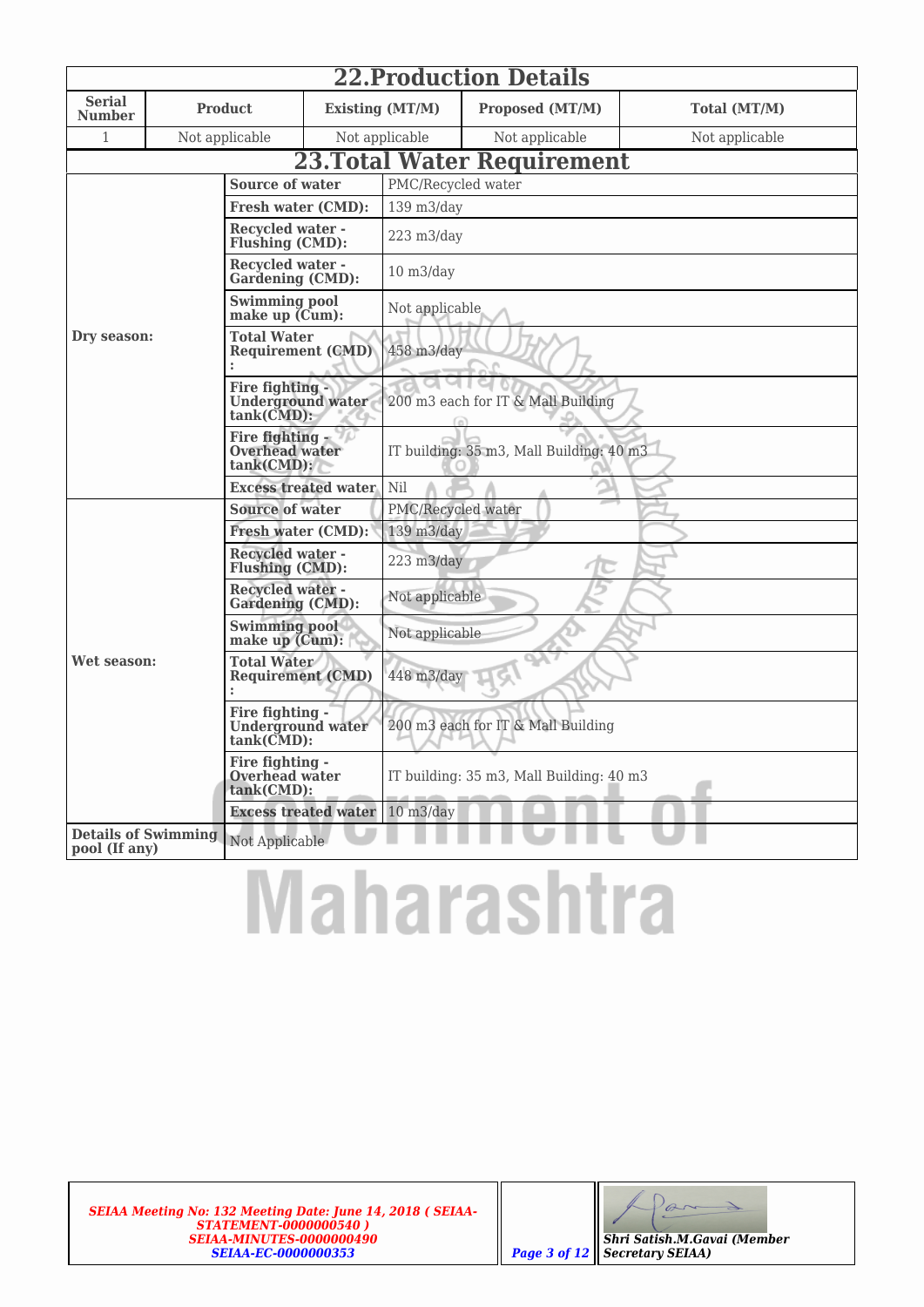| <b>24. Details of Total water consumed</b> |                   |                                                                |                             |                                                                                                                                                                                                                                                                                  |                                            |                          |                          |                          |                          |  |
|--------------------------------------------|-------------------|----------------------------------------------------------------|-----------------------------|----------------------------------------------------------------------------------------------------------------------------------------------------------------------------------------------------------------------------------------------------------------------------------|--------------------------------------------|--------------------------|--------------------------|--------------------------|--------------------------|--|
| Particula<br>rs                            |                   | <b>Consumption (CMD)</b>                                       |                             | Loss (CMD)                                                                                                                                                                                                                                                                       |                                            |                          | <b>Effluent (CMD)</b>    |                          |                          |  |
| Water<br><b>Require</b><br>ment            | <b>Existing</b>   | <b>Proposed</b>                                                | <b>Total</b>                | <b>Existing</b>                                                                                                                                                                                                                                                                  | <b>Proposed</b>                            | Total                    | <b>Existing</b>          | <b>Proposed</b>          | <b>Total</b>             |  |
| Domestic                                   | Not<br>applicable | Not<br>applicable                                              | Not<br>applicable           | Not<br>applicable                                                                                                                                                                                                                                                                | <b>Not</b><br>applicable                   | <b>Not</b><br>applicable | <b>Not</b><br>applicable | <b>Not</b><br>applicable | <b>Not</b><br>applicable |  |
|                                            |                   |                                                                |                             |                                                                                                                                                                                                                                                                                  |                                            |                          |                          |                          |                          |  |
|                                            |                   | <b>Level of the Ground</b><br>water table:                     |                             | 90 mtrs                                                                                                                                                                                                                                                                          |                                            |                          |                          |                          |                          |  |
|                                            |                   | <b>Size and no of RWH</b><br>$tank(s)$ and<br><b>Quantity:</b> |                             | Not applicable                                                                                                                                                                                                                                                                   |                                            |                          |                          |                          |                          |  |
|                                            |                   | $tank(s)$ :                                                    | <b>Location of the RWH</b>  | Not applicable                                                                                                                                                                                                                                                                   |                                            |                          |                          |                          |                          |  |
|                                            |                   | <b>Quantity of recharge</b><br>pits:                           |                             |                                                                                                                                                                                                                                                                                  | Rain water collected in existing Open well |                          |                          |                          |                          |  |
| 25. Rain Water                             |                   | Size of recharge pits<br>$\ddot{\phantom{a}}$                  |                             | Not Applicable                                                                                                                                                                                                                                                                   |                                            |                          |                          |                          |                          |  |
| <b>Harvesting</b><br>(RWH)                 |                   | <b>Budgetary allocation</b><br>(Capital cost) :                |                             | 17.0 Lakhs                                                                                                                                                                                                                                                                       |                                            |                          |                          |                          |                          |  |
|                                            |                   | <b>Budgetary allocation</b><br>$(0 \& M \text{ cost})$ :       |                             | 0.65 Lakhs/year                                                                                                                                                                                                                                                                  |                                            |                          |                          |                          |                          |  |
|                                            |                   | <b>Details of UGT tanks</b><br>if any :                        |                             | For IT Building<br>Domestic Water tank Capacity: 50 m3<br>Recycled Water tank Capacity: 75 m3<br>Fire Fighting tank Capacity: 200 m3<br>For Mall Building<br>Domestic Water tank Capacity: 300 m3<br>Recycled Water tank Capacity: 200 m3<br>Fire Fighting tank Capacity: 200 m3 |                                            |                          |                          |                          |                          |  |
|                                            |                   |                                                                |                             |                                                                                                                                                                                                                                                                                  |                                            |                          |                          |                          |                          |  |
|                                            |                   | Natural water<br>drainage pattern:                             |                             | As per gravity                                                                                                                                                                                                                                                                   |                                            |                          |                          |                          |                          |  |
| 26.Storm water<br>drainage                 |                   | <b>Quantity of storm</b><br>water:                             |                             | Not Applicable                                                                                                                                                                                                                                                                   |                                            |                          |                          |                          |                          |  |
|                                            |                   | <b>Size of SWD:</b>                                            |                             | 0.9 m/ Hume Pipe                                                                                                                                                                                                                                                                 |                                            |                          |                          |                          |                          |  |
|                                            |                   |                                                                |                             |                                                                                                                                                                                                                                                                                  |                                            |                          |                          |                          |                          |  |
|                                            |                   | <b>Sewage generation</b><br>in KLD:                            |                             | <b>330 KLD</b>                                                                                                                                                                                                                                                                   |                                            |                          |                          |                          |                          |  |
|                                            |                   | <b>STP</b> technology:                                         |                             | Submerged Aerobic Fixed Film Reactor (SAFF)                                                                                                                                                                                                                                      |                                            |                          |                          |                          |                          |  |
|                                            |                   | <b>Capacity of STP</b><br>$(CMD)$ :                            |                             | 1 STP of 380 KLD Capacity                                                                                                                                                                                                                                                        |                                            |                          |                          |                          |                          |  |
| 27. Sewage and<br>Waste water              |                   | <b>Location &amp; area of</b><br>the STP:                      |                             |                                                                                                                                                                                                                                                                                  | Above Ground, Area of STP: 350 m2          |                          |                          |                          |                          |  |
|                                            |                   | (Capital cost):                                                | <b>Budgetary allocation</b> | 35.0 Lakhs                                                                                                                                                                                                                                                                       |                                            |                          |                          |                          |                          |  |
|                                            |                   | <b>Budgetary allocation</b><br>$(0 \& M \text{ cost})$ :       |                             | 8.5 Lakhs/year                                                                                                                                                                                                                                                                   |                                            |                          |                          |                          |                          |  |

| <b>Shri Satish.M.Gavai (Member</b> |
|------------------------------------|

*Secretary SEIAA)*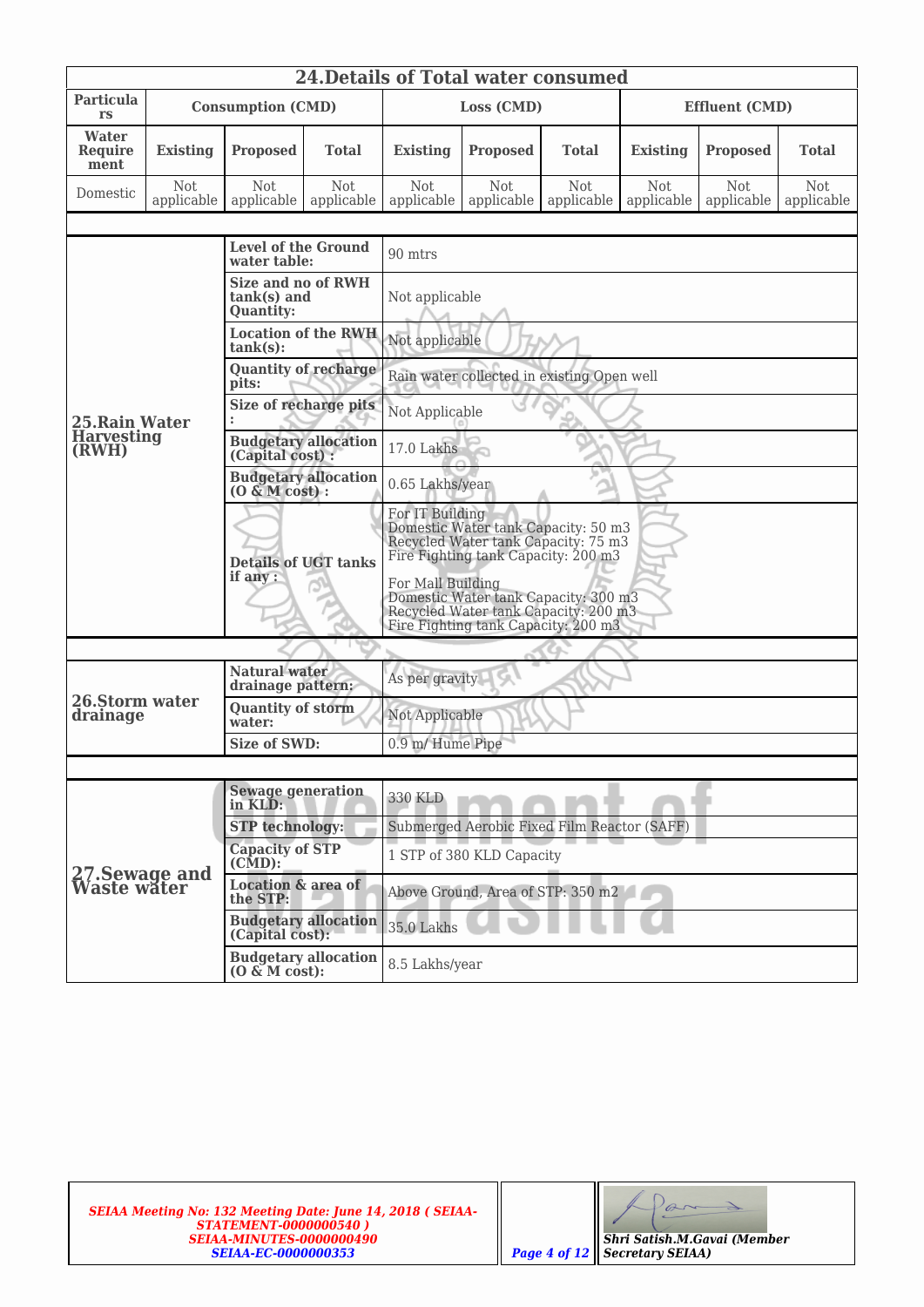|                                                    | <b>28. Solid waste Management</b>                     |                                                                                |  |  |  |  |  |
|----------------------------------------------------|-------------------------------------------------------|--------------------------------------------------------------------------------|--|--|--|--|--|
| <b>Waste generation in</b>                         | <b>Waste generation:</b>                              | Not Applicable                                                                 |  |  |  |  |  |
| the Pre Construction<br>and Construction<br>phase: | Disposal of the<br>construction waste<br>debris:      | Will be generated in very low quantity & handed over to authorized<br>handler. |  |  |  |  |  |
|                                                    | Dry waste:                                            | 1667.9 kg/day                                                                  |  |  |  |  |  |
|                                                    | Wet waste:                                            | 716.1 kg/day                                                                   |  |  |  |  |  |
|                                                    | <b>Hazardous waste:</b>                               | Spent oil or oil grease for DG sets, paints etc.                               |  |  |  |  |  |
| Waste generation<br>in the operation<br>Phase:     | <b>Biomedical waste (If</b><br>applicable):           | Not Applicable                                                                 |  |  |  |  |  |
|                                                    | <b>STP Sludge (Dry</b><br>sludge):                    | 30 kg/day                                                                      |  |  |  |  |  |
|                                                    | Others if any:                                        | Not Applicable                                                                 |  |  |  |  |  |
|                                                    | Dry waste:                                            | Handed over to authorize vendor for further handling and disposal.             |  |  |  |  |  |
|                                                    | Wet waste:                                            | Will be converted to compost using Organic Waste Convertor.                    |  |  |  |  |  |
|                                                    | <b>Hazardous waste:</b>                               | Handed over to authorized Vendor/Recycler                                      |  |  |  |  |  |
| <b>Mode of Disposal</b><br>of waste:               | <b>Biomedical waste (If</b><br>applicable):           | Not Applicable                                                                 |  |  |  |  |  |
|                                                    | <b>STP Sludge (Dry</b><br>sludge):                    | Will be used as manure for gardening                                           |  |  |  |  |  |
|                                                    | Others if any:                                        | Not Applicable                                                                 |  |  |  |  |  |
|                                                    | Location(s):                                          | On ground                                                                      |  |  |  |  |  |
| <b>Area</b><br>requirement:                        | Area for the storage<br>of waste & other<br>material: | 150 m <sub>2</sub>                                                             |  |  |  |  |  |
|                                                    | Area for machinery:                                   | 150 m <sub>2</sub>                                                             |  |  |  |  |  |
| <b>Budgetary allocation</b><br>(Capital cost and   | Capital cost:                                         | 4.25 Lakhs                                                                     |  |  |  |  |  |
| O&M cost):                                         | O & M cost:                                           | 1 lakh / Annum                                                                 |  |  |  |  |  |



*SEIAA Meeting No: 132 Meeting Date: June 14, 2018 ( SEIAA-STATEMENT-0000000540 ) SEIAA-MINUTES-0000000490 SEIAA-EC-0000000353 Page 5 of 12*

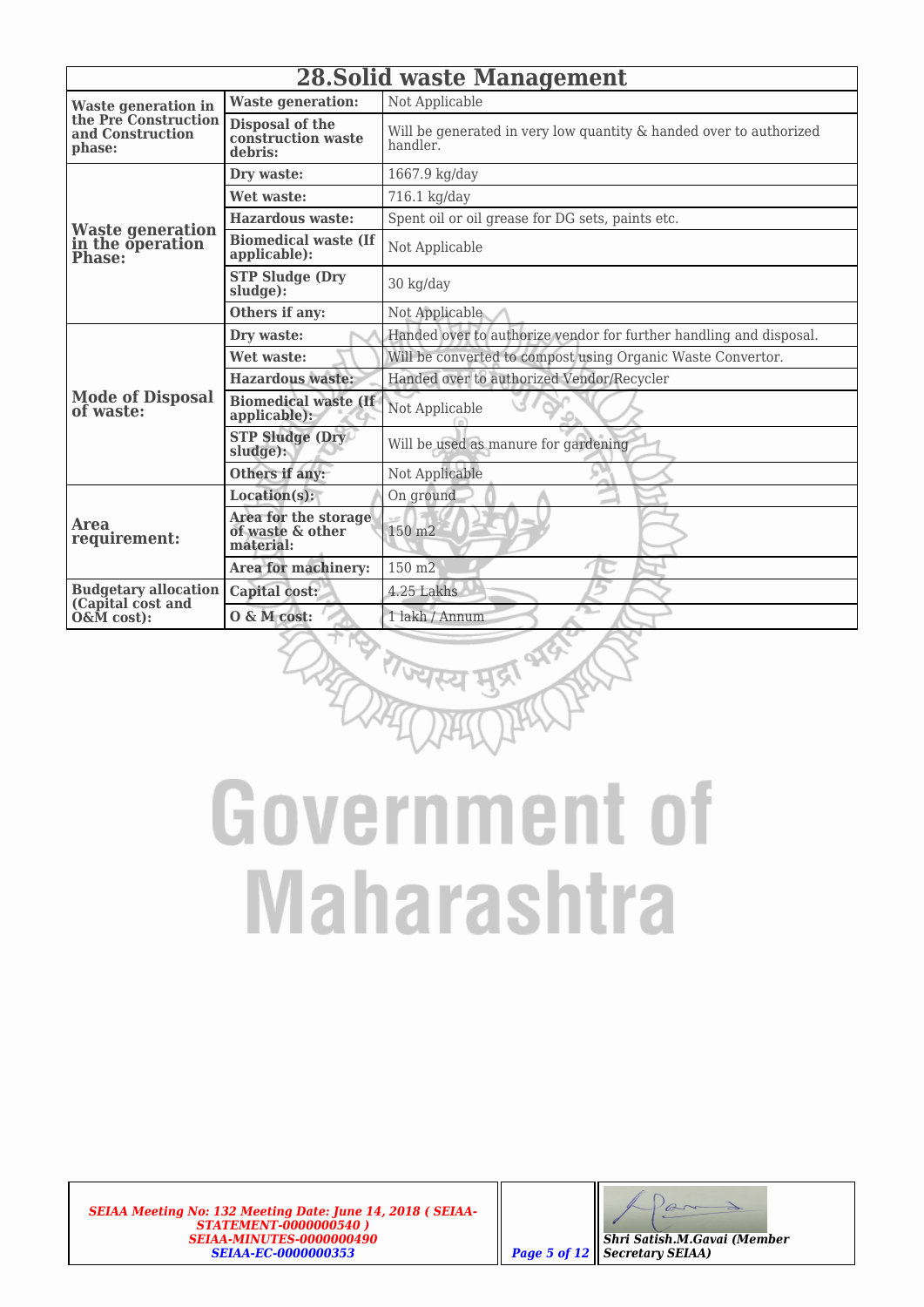|                                            | <b>29. Effluent Charecterestics</b> |                          |                                                 |                                                  |                                               |  |  |  |  |
|--------------------------------------------|-------------------------------------|--------------------------|-------------------------------------------------|--------------------------------------------------|-----------------------------------------------|--|--|--|--|
| <b>Serial</b><br><b>Number</b>             | <b>Parameters</b>                   | Unit                     | <b>Inlet Effluent</b><br><b>Charecterestics</b> | <b>Outlet Effluent</b><br><b>Charecterestics</b> | <b>Effluent discharge</b><br>standards (MPCB) |  |  |  |  |
|                                            | Not applicable                      | <b>Not</b><br>applicable | Not applicable                                  | Not applicable                                   | Not applicable                                |  |  |  |  |
| Amount of effluent generation<br>$(CMD)$ : |                                     | Not applicable           |                                                 |                                                  |                                               |  |  |  |  |
| Capacity of the ETP:                       |                                     | Not applicable           |                                                 |                                                  |                                               |  |  |  |  |
| Amount of treated effluent.<br>recycled:   |                                     | Not applicable           |                                                 |                                                  |                                               |  |  |  |  |
|                                            | Amount of water send to the CETP:   | Not applicable           |                                                 |                                                  |                                               |  |  |  |  |
| Membership of CETP (if require):           |                                     | Not applicable           |                                                 |                                                  |                                               |  |  |  |  |
| Note on ETP technology to be used          |                                     | Not applicable           |                                                 |                                                  |                                               |  |  |  |  |
|                                            | Disposal of the ETP sludge          | Not applicable<br>ワェハ    |                                                 |                                                  |                                               |  |  |  |  |



*SEIAA Meeting No: 132 Meeting Date: June 14, 2018 ( SEIAA-STATEMENT-0000000540 ) SEIAA-MINUTES-0000000490 SEIAA-EC-0000000353 Page 6 of 12*

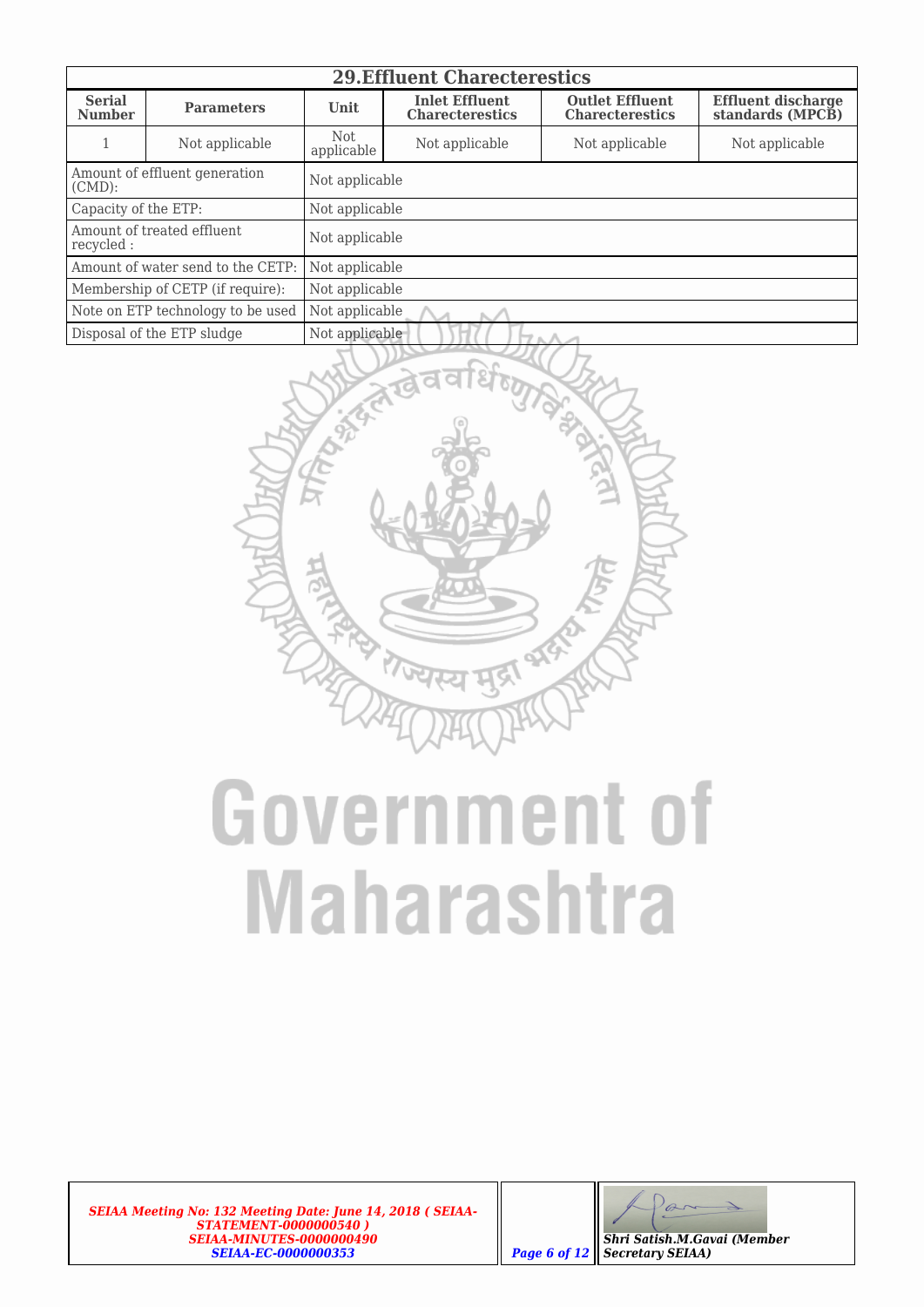|                                | <b>30. Hazardous Waste Details</b>                                                                                                              |                                                                                                                                                   |                                   |                                                                  |                                                |                                                                    |                                    |                                         |  |
|--------------------------------|-------------------------------------------------------------------------------------------------------------------------------------------------|---------------------------------------------------------------------------------------------------------------------------------------------------|-----------------------------------|------------------------------------------------------------------|------------------------------------------------|--------------------------------------------------------------------|------------------------------------|-----------------------------------------|--|
| <b>Serial</b><br><b>Number</b> |                                                                                                                                                 | <b>Description</b>                                                                                                                                | Cat                               | <b>UOM</b>                                                       | <b>Existing</b>                                | <b>Proposed</b>                                                    | <b>Total</b>                       | <b>Method of Disposal</b>               |  |
| 1                              | Not applicable                                                                                                                                  |                                                                                                                                                   | <b>Not</b><br>applicable          | Not<br>applicable                                                | Not<br>applicable                              | Not.<br>applicable                                                 | Not<br>applicable                  | Not applicable                          |  |
|                                |                                                                                                                                                 |                                                                                                                                                   |                                   |                                                                  | <b>31.Stacks emission Details</b>              |                                                                    |                                    |                                         |  |
| Serial<br><b>Number</b>        | <b>Section &amp; units</b>                                                                                                                      |                                                                                                                                                   | <b>Fuel Used with</b><br>Quantity |                                                                  | <b>Stack No.</b>                               | Height<br>from<br>ground<br>level(m)                               | <b>Internal</b><br>diameter<br>(m) | <b>Temp. of Exhaust</b><br><b>Gases</b> |  |
| 1                              |                                                                                                                                                 | Not applicable                                                                                                                                    | Not applicable                    |                                                                  | <b>Not</b><br>applicable                       | Not<br>applicable                                                  | <b>Not</b><br>applicable           | Not applicable                          |  |
|                                |                                                                                                                                                 |                                                                                                                                                   |                                   |                                                                  | 32. Details of Fuel to be used                 |                                                                    |                                    |                                         |  |
| <b>Serial</b><br><b>Number</b> |                                                                                                                                                 | <b>Type of Fuel</b>                                                                                                                               |                                   | <b>Existing</b>                                                  |                                                | <b>Proposed</b>                                                    |                                    | <b>Total</b>                            |  |
| $\mathbf{1}$                   |                                                                                                                                                 | Not applicable                                                                                                                                    |                                   | Not applicable                                                   |                                                | Not applicable                                                     |                                    | Not applicable                          |  |
| Source of Fuel                 |                                                                                                                                                 |                                                                                                                                                   |                                   | Not applicable                                                   |                                                |                                                                    |                                    |                                         |  |
|                                |                                                                                                                                                 | Mode of Transportation of fuel to site                                                                                                            |                                   | Not applicable                                                   |                                                |                                                                    |                                    |                                         |  |
|                                |                                                                                                                                                 |                                                                                                                                                   |                                   |                                                                  |                                                |                                                                    |                                    |                                         |  |
|                                |                                                                                                                                                 |                                                                                                                                                   |                                   |                                                                  | 33. Energy                                     |                                                                    |                                    |                                         |  |
|                                |                                                                                                                                                 | <b>Source of power</b><br>supply:                                                                                                                 |                                   | M.S.E.D.C.L.                                                     |                                                |                                                                    |                                    |                                         |  |
|                                |                                                                                                                                                 | <b>Phase:</b> (Demand<br>Load)                                                                                                                    | <b>During Construction</b>        | Not Applicable                                                   |                                                |                                                                    |                                    |                                         |  |
|                                | <b>DG</b> set as Power<br>back-up during                                                                                                        |                                                                                                                                                   | construction phase                | 4 nos. x 1500 KVA                                                |                                                |                                                                    |                                    |                                         |  |
|                                |                                                                                                                                                 | <b>During Operation</b><br>phase (Connected<br>load):                                                                                             |                                   |                                                                  | IT Building: 3277 KVA, Mall Building: 5241 KVA |                                                                    |                                    |                                         |  |
| <b>Power</b><br>requirement:   |                                                                                                                                                 | <b>During Operation</b><br>phase (Demand<br>load):                                                                                                |                                   | IT Building: 2200 KVA, Mall Building: 4950 KVA                   |                                                |                                                                    |                                    |                                         |  |
|                                |                                                                                                                                                 | <b>Transformer:</b>                                                                                                                               |                                   |                                                                  |                                                | IT Building: 2 nos. of 1250 KVA, Mall Building: 4 nos. of 2000 KVA |                                    |                                         |  |
|                                |                                                                                                                                                 | <b>DG</b> set as Power<br>back-up during<br>operation phase:                                                                                      |                                   | IT Building: 2 Nos. x 1250 KVA, Mall Building: 4 nos. x 1500 KVA |                                                |                                                                    |                                    |                                         |  |
|                                |                                                                                                                                                 | <b>Fuel used:</b>                                                                                                                                 | <b>High Speed Diesel</b>          |                                                                  |                                                |                                                                    |                                    |                                         |  |
|                                |                                                                                                                                                 | <b>Details of high</b><br>tension line passing<br>through the plot if<br>any:                                                                     |                                   | Not applicable                                                   |                                                |                                                                    |                                    |                                         |  |
|                                |                                                                                                                                                 |                                                                                                                                                   |                                   |                                                                  |                                                | 34. Energy saving by non-conventional method:                      |                                    |                                         |  |
|                                |                                                                                                                                                 | By Solar lighting - IT Building: 2920000 KWH and Mall Building: 2007.5 KWH                                                                        |                                   |                                                                  |                                                |                                                                    |                                    |                                         |  |
|                                |                                                                                                                                                 |                                                                                                                                                   |                                   |                                                                  |                                                | 36. Detail calculations & % of saving:                             |                                    |                                         |  |
| <b>Serial</b><br><b>Number</b> |                                                                                                                                                 | <b>Energy Conservation Measures</b>                                                                                                               |                                   |                                                                  |                                                |                                                                    | Saving %                           |                                         |  |
| 1                              | IT building: T5 & TL lamps, Solar lighting, higher<br>COP water cooled chiller, VFD for chilled water<br>secondary pumps, Hydro-pneumatic pumps |                                                                                                                                                   |                                   | 26 %                                                             |                                                |                                                                    |                                    |                                         |  |
| 2                              |                                                                                                                                                 | Mall Building: T5 $\&$ TL lamps, Solar lighting, higher COP water cooled chiller, VFD for chilled water<br>secondary pumps, Hydro-pneumatic pumps |                                   |                                                                  |                                                |                                                                    | 26 %                               |                                         |  |
|                                |                                                                                                                                                 |                                                                                                                                                   |                                   |                                                                  |                                                | <b>37. Details of pollution control Systems</b>                    |                                    |                                         |  |
| <b>Source</b>                  |                                                                                                                                                 | <b>Existing pollution control system</b>                                                                                                          |                                   |                                                                  |                                                |                                                                    | Proposed to be installed           |                                         |  |
| <b>Not</b><br>applicable       |                                                                                                                                                 |                                                                                                                                                   | Not applicable                    |                                                                  |                                                |                                                                    | Not applicable                     |                                         |  |

| <b>SEIAA Meeting No: 132 Meeting Date: June 14, 2018 (SEIAA-</b><br><b>STATEMENT-0000000540)</b><br><b>SEIAA-MINUTES-0000000490</b><br><b>SEIAA-EC-0000000353</b> |  | Shri Satish.M.Gavai (Member<br><b>Page 7 of 12    Secretary SEIAA)</b> |
|-------------------------------------------------------------------------------------------------------------------------------------------------------------------|--|------------------------------------------------------------------------|
|-------------------------------------------------------------------------------------------------------------------------------------------------------------------|--|------------------------------------------------------------------------|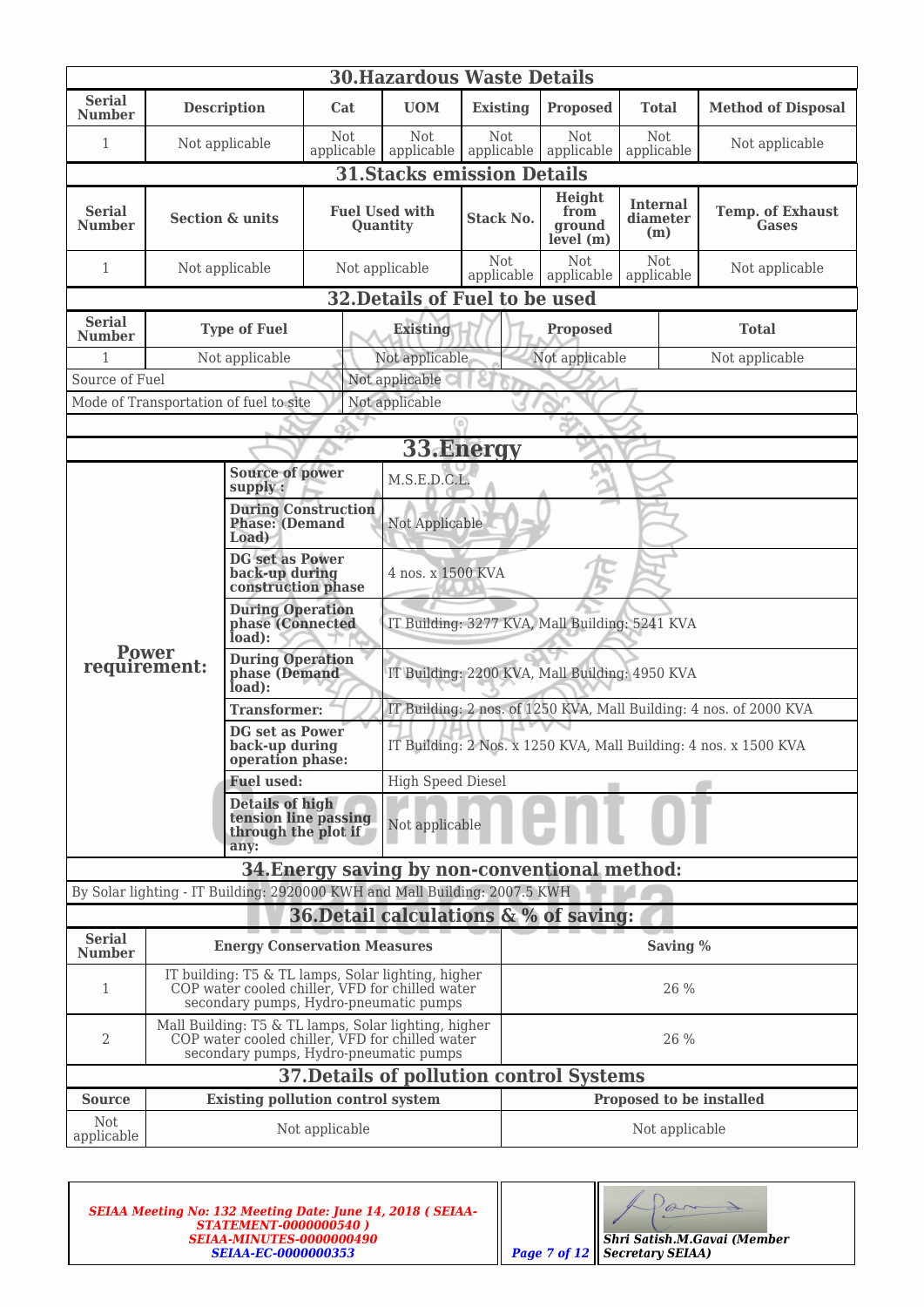|                                | <b>Budgetary allocation</b><br>(Capital cost and              | Capital cost:                             |                                                                              | 315.5 Lakhs                                     |                                                                                                         |                                           |                                        |                     |                                   |                                    |  |
|--------------------------------|---------------------------------------------------------------|-------------------------------------------|------------------------------------------------------------------------------|-------------------------------------------------|---------------------------------------------------------------------------------------------------------|-------------------------------------------|----------------------------------------|---------------------|-----------------------------------|------------------------------------|--|
|                                | $0$ &M cost $)$ :                                             | $0 \& M \text{ cost:}$                    |                                                                              |                                                 | 22 Lakhs/annum                                                                                          |                                           |                                        |                     |                                   |                                    |  |
|                                | <b>38. Environmental Management plan Budgetary Allocation</b> |                                           |                                                                              |                                                 |                                                                                                         |                                           |                                        |                     |                                   |                                    |  |
|                                |                                                               |                                           | a) Construction phase (with Break-up):                                       |                                                 |                                                                                                         |                                           |                                        |                     |                                   |                                    |  |
| <b>Serial</b><br><b>Number</b> |                                                               | <b>Attributes</b>                         |                                                                              | <b>Parameter</b>                                |                                                                                                         | <b>Total Cost per annum (Rs. In Lacs)</b> |                                        |                     |                                   |                                    |  |
| 1                              |                                                               | Water for Dust<br>Suppression             |                                                                              | Dust control                                    |                                                                                                         |                                           |                                        | 3.0                 |                                   |                                    |  |
| $\overline{2}$                 |                                                               | Site Sanitation, Safety<br>& Disinfection |                                                                              | Workers Health                                  |                                                                                                         |                                           |                                        | 3.0                 |                                   |                                    |  |
| 3                              |                                                               | Environmental<br>Monitoring               | Air, Water, Soil, Noise<br>sampling & testing                                |                                                 |                                                                                                         |                                           |                                        | 4.0                 |                                   |                                    |  |
| $\overline{4}$                 |                                                               | Occupational Health                       |                                                                              | Health Check up                                 |                                                                                                         |                                           |                                        | 3.0                 |                                   |                                    |  |
|                                |                                                               |                                           | b) Operation Phase (with Break-up):                                          |                                                 |                                                                                                         |                                           |                                        |                     |                                   |                                    |  |
| <b>Serial</b><br><b>Number</b> | Component                                                     |                                           |                                                                              | <b>Description</b>                              |                                                                                                         | Capital cost Rs. In<br>Lacs               |                                        |                     | cost (Rs. in Lacs/yr)             | <b>Operational and Maintenance</b> |  |
| 1                              |                                                               | Sewage Treatment<br>Plant.                | Waste water treatment                                                        |                                                 |                                                                                                         | 35.0                                      |                                        | 8.5                 |                                   |                                    |  |
| $\overline{2}$                 |                                                               | Solid Waste<br>Management                 |                                                                              | Wet & Dry waste<br>4.25<br>treatment & disposal |                                                                                                         | 1.0                                       |                                        |                     |                                   |                                    |  |
| 3                              |                                                               | Landscape                                 |                                                                              | Tree plantation &<br>22.0<br>gardening          |                                                                                                         | 1.10                                      |                                        |                     |                                   |                                    |  |
| $\overline{4}$                 |                                                               | Rain water harvesting                     | RWH infrastructure                                                           |                                                 | 17.0                                                                                                    |                                           |                                        | 0.65                |                                   |                                    |  |
| 5                              |                                                               | <b>Energy Savings</b>                     |                                                                              | <b>Energy Efficient</b><br>equipments           | 315.5                                                                                                   |                                           | 22                                     |                     |                                   |                                    |  |
| 6                              |                                                               | Environmental<br>Monitoring               | Air, Water, Soil, Noise<br>sampling & testing                                |                                                 |                                                                                                         | Not Applicable                            |                                        |                     | 5.0                               |                                    |  |
|                                |                                                               |                                           | 39.Storage of chemicals (inflamable/explosive/hazardous/toxic<br>substances) |                                                 |                                                                                                         |                                           |                                        |                     |                                   |                                    |  |
| <b>Description</b>             | <b>Location</b><br><b>Status</b>                              |                                           |                                                                              | <b>Storage</b><br>Capacity<br>in MT             | <b>Maximum</b><br><b>Quantity</b><br>of<br><b>Storage</b><br>at any<br>point of<br>time in<br><b>MT</b> |                                           | Consumption<br>/ Month in<br><b>MT</b> | Source of<br>Supply | <b>Means</b> of<br>transportation |                                    |  |
| Not applicable                 |                                                               | Not<br>applicable                         | Not applicable                                                               |                                                 | Not.<br>applicable                                                                                      | Not.<br>applicable                        |                                        | Not applicable      | Not<br>applicable                 | Not applicable                     |  |
|                                |                                                               |                                           |                                                                              |                                                 |                                                                                                         | <b>40. Any Other Information</b>          |                                        |                     |                                   |                                    |  |
| No Information Available       |                                                               |                                           |                                                                              |                                                 |                                                                                                         |                                           |                                        |                     |                                   |                                    |  |
|                                |                                                               |                                           |                                                                              |                                                 |                                                                                                         |                                           |                                        |                     |                                   |                                    |  |

## **Maharashtra**

*SEIAA Meeting No: 132 Meeting Date: June 14, 2018 ( SEIAA-STATEMENT-0000000540 ) SEIAA-MINUTES-0000000490 SEIAA-EC-0000000353 Page 8 of 12*

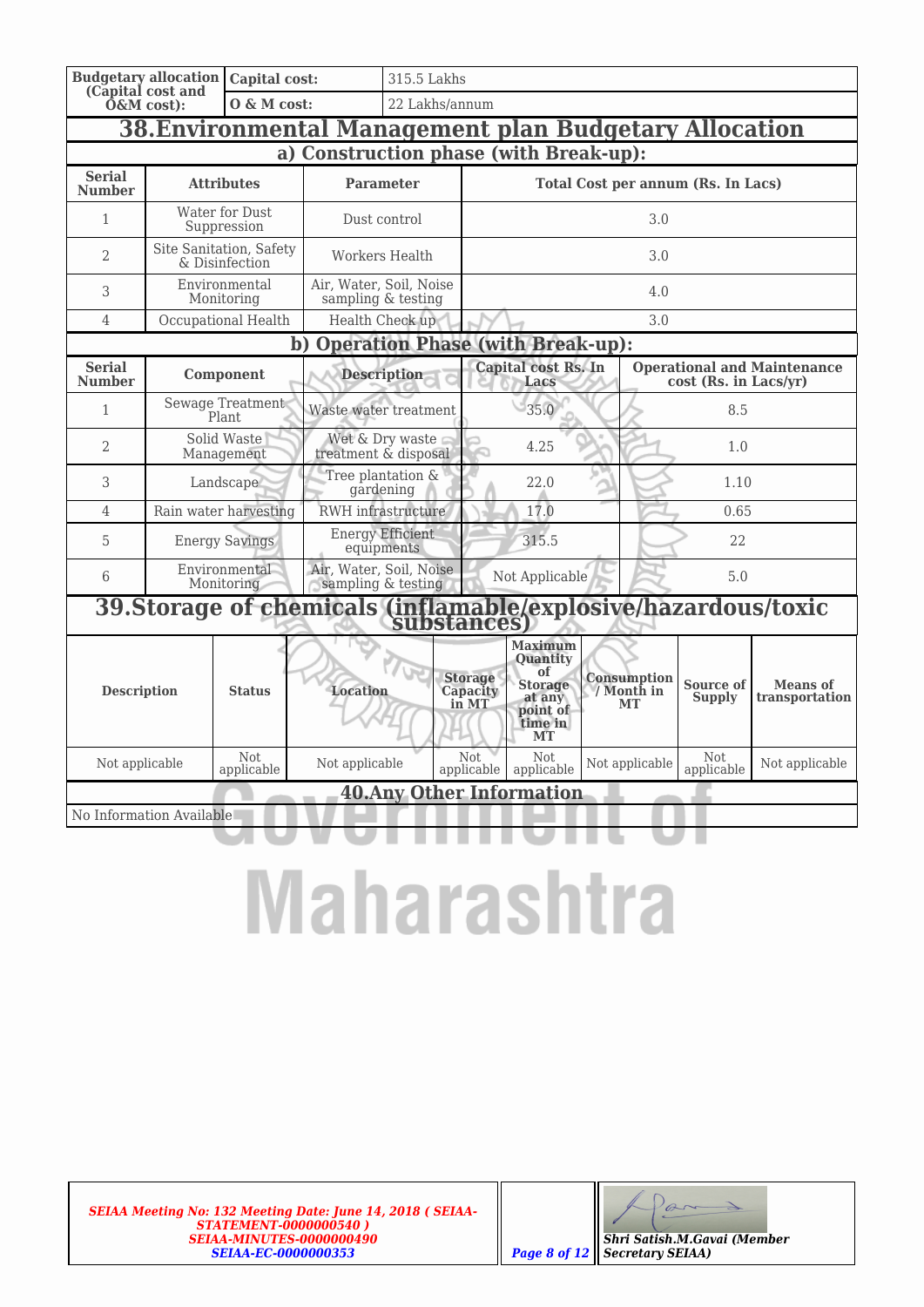| <b>CRZ/ RRZ clearance</b><br>obtain, if any:                                                                                               | Not Applicable          |
|--------------------------------------------------------------------------------------------------------------------------------------------|-------------------------|
| Distance from<br><b>Protected Areas /</b><br><b>Critically Polluted</b><br>areas / Eco-sensitive<br>areas/inter-State<br><b>boundaries</b> | More than 10 Kms radius |
| <b>Category as per<br/>schedule of EIA</b><br><b>Notification sheet</b>                                                                    | 8(a)                    |
| <b>Court cases pending</b><br>if any                                                                                                       | Not Applicable          |
| <b>Other Relevant</b><br><b>Informations</b>                                                                                               | Not Applicable          |
| Have you previously<br>submitted<br><b>Application online</b><br>on MOEF Website.                                                          | Yes                     |
| Date of online<br>submission                                                                                                               | 27-01-2017              |

**3. The proposal has been considered by SEIAA in its 132nd meeting & decided to accord environmental clearance to the said project under the provisions of Environment Impact Assessment Notification, 2006 subject to implementation of the following terms and conditions:**

| <b>Specific Conditions:</b> |                                                                                                                                                                                                                                                                                                                                                                                                                                                             |
|-----------------------------|-------------------------------------------------------------------------------------------------------------------------------------------------------------------------------------------------------------------------------------------------------------------------------------------------------------------------------------------------------------------------------------------------------------------------------------------------------------|
| L                           | The maximum evacuation time for vehicles shall not exceed 20 minutes. PP to modify traffic evacuation plan<br>accordingly.                                                                                                                                                                                                                                                                                                                                  |
| <b>General Conditions:</b>  |                                                                                                                                                                                                                                                                                                                                                                                                                                                             |
| L                           | E-waste shall bedisposed through Authorized vendor as per E-waste (Management and Handling) Rules,<br>2016.                                                                                                                                                                                                                                                                                                                                                 |
| п                           | The Occupancy Certificate shall be issued by the Local Planning Authority to the project only after ensuring<br>sustained availability of drinking water, connectivity of sewer line to the project site and proper disposal of<br>treated water as per environmental norms.                                                                                                                                                                                |
| ш                           | This environmental clearance is issued subject to obtaining NOC from Forestry & Wild life angle including<br>clearance from the standing committee of the National Board for Wild life as if applicable & this environment<br>clearance does not necessarily implies that Forestry & Wild life clearance granted to the project which will<br>be considered separately on merit.                                                                            |
| IV                          | PP has to abide by the conditions stipulated by SEAC& SEIAA.                                                                                                                                                                                                                                                                                                                                                                                                |
| V                           | The height, Construction built up area of proposed construction shall be in accordance with the existing<br>FSI/FAR norms of the urban local body & it should ensure the same along with survey number before<br>approving layout plan & before according commencement certificate to proposed work. Plan approving<br>authority should also ensure the zoning permissibility for the proposed project as per the approved<br>development plan of the area. |
| VI                          | If applicable Consent for Establishment" shall be obtained from Maharashtra Pollution Control Board under<br>Air and Water Act and a copy shall be submitted to the Environment department before start of any<br>construction work at the site.                                                                                                                                                                                                            |
| <b>VII</b>                  | All required sanitary and hygienic measures should be in place before starting construction activities and to<br>be maintained throughout the construction phase.                                                                                                                                                                                                                                                                                           |
| <b>VIII</b>                 | Adequate drinking water and sanitary facilities should be provided for construction workers at the site.<br>Provision should be made for mobile toilets. The safe disposal of wastewater and solid wastes generated<br>during the construction phase should be ensured.                                                                                                                                                                                     |
| IX                          | The solid waste generated should be properly collected and segregated. dry/inert solid waste should be<br>disposed off to the approved sites for land filling after recovering recyclable material.                                                                                                                                                                                                                                                         |
| X                           | Disposal of muck during construction phase should not create any adverse effect on the neighboring<br>communities and be disposed taking the necessary precautions for general safety and health aspects of<br>people, only in approved sites with the approval of competent authority.                                                                                                                                                                     |
| XI                          | Arrangement shall be made that waste water and storm water do not get mixed.                                                                                                                                                                                                                                                                                                                                                                                |
| XII                         | All the topsoil excavated during construction activities should be stored for use in horticulture / landscape<br>development within the project site.                                                                                                                                                                                                                                                                                                       |
| XIII                        | Additional soil for leveling of the proposed site shall be generated within the sites (to the extent possible) so<br>that natural drainage system of the area is protected and improved.                                                                                                                                                                                                                                                                    |
| XIV                         | Green Belt Development shall be carried out considering CPCB guidelines including selection of plant<br>species and in consultation with the local DFO/ Agriculture Dept.                                                                                                                                                                                                                                                                                   |
| XV.                         | Soil and ground water samples will be tested to ascertain that there is no threat to ground water quality by<br>leaching of heavy metals and other toxic contaminants.                                                                                                                                                                                                                                                                                      |

*SEIAA Meeting No: 132 Meeting Date: June 14, 2018 ( SEIAA-STATEMENT-0000000540 ) SEIAA-MINUTES-0000000490 SEIAA-EC-0000000353 Page 9 of 12*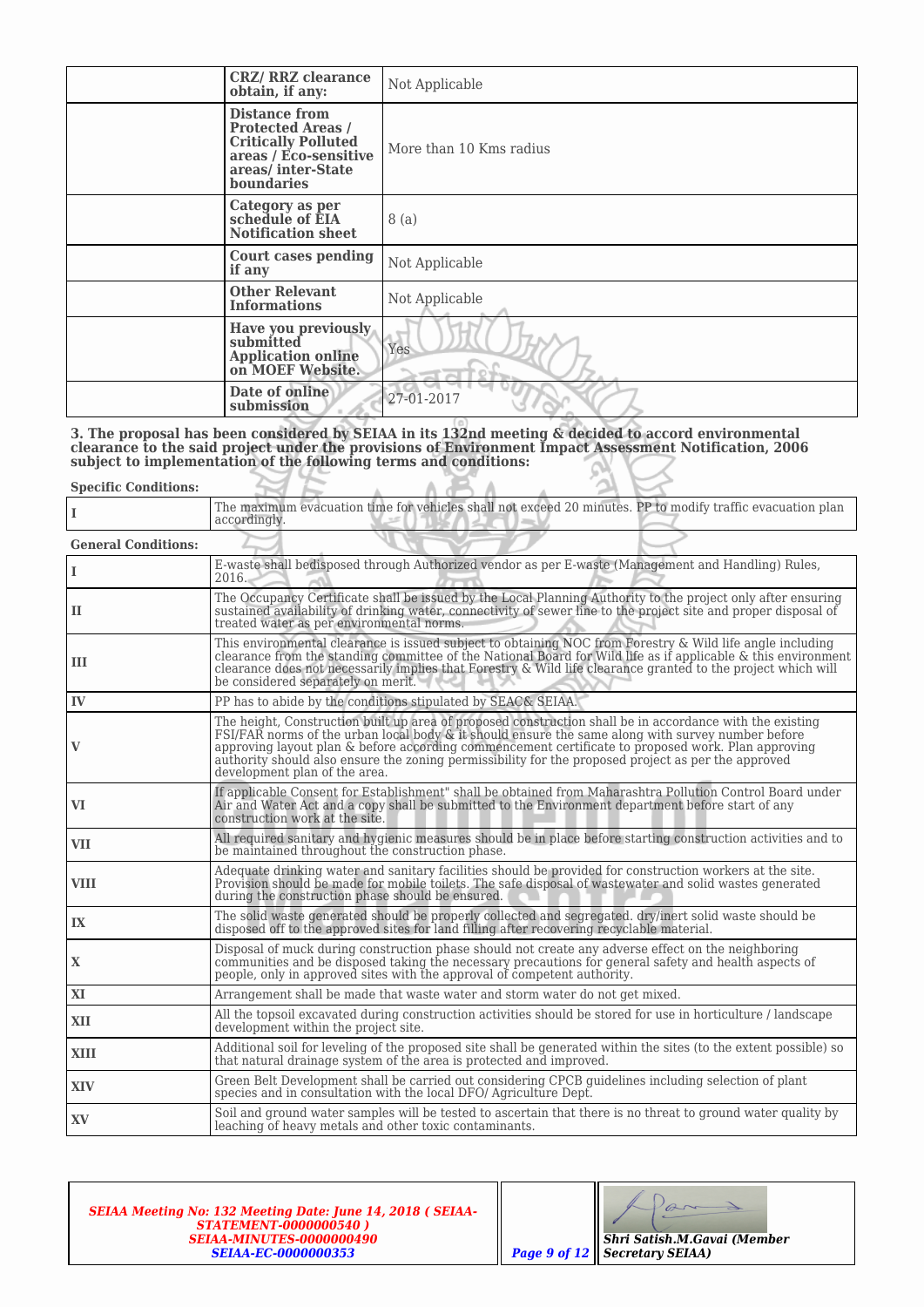| XVI            | Construction spoils, including bituminous material and other hazardous materials must not be allowed to<br>contaminate watercourses and the dumpsites for such material must be secured so that they should not<br>leach into the ground water.                                                                                                                                                                                                                                                                                                                                                                                                                                               |
|----------------|-----------------------------------------------------------------------------------------------------------------------------------------------------------------------------------------------------------------------------------------------------------------------------------------------------------------------------------------------------------------------------------------------------------------------------------------------------------------------------------------------------------------------------------------------------------------------------------------------------------------------------------------------------------------------------------------------|
| XVII           | Any hazardous waste generated during construction phase should be disposed off as per applicable rules and<br>norms with necessary approvals of the Maharashtra Pollution Control Board.                                                                                                                                                                                                                                                                                                                                                                                                                                                                                                      |
| <b>XVIII</b>   | The diesel generator sets to be used during construction phase should be low sulphur diesel type and should<br>conform to Environments (Protection) Rules prescribed for air and noise emission standards.                                                                                                                                                                                                                                                                                                                                                                                                                                                                                    |
| <b>XIX</b>     | The diesel required for operating DG sets shall be stored in underground tanks and if required, clearance<br>from concern authority shall be taken.                                                                                                                                                                                                                                                                                                                                                                                                                                                                                                                                           |
| XX             | Vehicles hired for bringing construction material to the site should be in good condition and should have a<br>pollution check certificate and should conform to applicable air and noise emission standards and should be<br>operated only during non-peak hours.                                                                                                                                                                                                                                                                                                                                                                                                                            |
| XXI            | Ambient noise levels should conform to residential standards both during day and night. Incremental<br>pollution loads on the ambient air and noise quality should be closely monitored during construction phase.<br>Adequate measures should be made to reduce ambient air and noise level during construction phase, so as to<br>conform to the stipulated standards by CPCB/MPCB.                                                                                                                                                                                                                                                                                                         |
| XXII           | Fly ash should be used as building material in the construction as per the provisions of Fly Ash Notification<br>of September 1999 and amended as on 27th August, 2003. (The above condition is applicable only if the<br>project site is located within the 100Km of Thermal Power Stations).                                                                                                                                                                                                                                                                                                                                                                                                |
| <b>XXIII</b>   | Ready mixed concrete must be used in building construction.                                                                                                                                                                                                                                                                                                                                                                                                                                                                                                                                                                                                                                   |
| <b>XXIV</b>    | Storm water control and its re-use as per CGWB and BIS standards for various applications.                                                                                                                                                                                                                                                                                                                                                                                                                                                                                                                                                                                                    |
| <b>XXV</b>     | Water demand during construction should be reduced by use of pre-mixed concrete, curing agents and other<br>best practices referred.                                                                                                                                                                                                                                                                                                                                                                                                                                                                                                                                                          |
| <b>XXVI</b>    | The ground water level and its quality should be monitored regularly in consultation with Ground Water<br>Authority.                                                                                                                                                                                                                                                                                                                                                                                                                                                                                                                                                                          |
| <b>XXVII</b>   | The installation of the Sewage Treatment Plant (STP) should be certified by an independent expert and a<br>report in this regard should be submitted to the MPCB and Environment department before the project is<br>commissioned for operation. Discharge of this unused treated affluent, if any should be discharge in the<br>sewer line.Treated effluent emanating from STP shall be recycled/refused to the maximum extent possible.<br>Discharge of this unused treated affluent, if any should be discharge in the sewer line. Treatment of 100%<br>gray water by decentralized treatment should be done. Necessary measures should be made to mitigate the<br>odour problem from STP. |
| <b>XXVIII</b>  | Permission to draw ground water and construction of basement if any shall be obtained from the competent<br>Authority prior to construction/operation of the project.                                                                                                                                                                                                                                                                                                                                                                                                                                                                                                                         |
| <b>XXIX</b>    | Separation of gray and black water should be done by the use of dual plumbing line for separation of gray<br>and black water.                                                                                                                                                                                                                                                                                                                                                                                                                                                                                                                                                                 |
| <b>XXX</b>     | Fixtures for showers, toilet flushing and drinking should be of low flow either by use of aerators or pressure<br>reducing devices or sensor based control.                                                                                                                                                                                                                                                                                                                                                                                                                                                                                                                                   |
| <b>XXXI</b>    | Use of glass may be reduced up to 40% to reduce the electricity consumption and load on air conditioning. If<br>necessary, use high quality double glass with special reflective coating in windows.                                                                                                                                                                                                                                                                                                                                                                                                                                                                                          |
| <b>XXXII</b>   | Roof should meet prescriptive requirement as per Energy Conservation Building Code by using appropriate<br>thermal insulation material to fulfill requirement.                                                                                                                                                                                                                                                                                                                                                                                                                                                                                                                                |
| XXXIII         | Energy conservation measures like installation of CFLs /TFLs for the lighting the areas outside the building<br>should be integral part of the project design and should be in place before project commissioning. Use CFLs<br>and TFLs should be properly collected and disposed off/sent for recycling as per the prevailing<br>quidelines/rules of the regulatory authority to avoid mercury contamination. Use of solar panels may be done<br>to the extent possible like installing solar street lights, common solar water heaters system. Project<br>proponent should install, after checking feasibility, solar plus hybrid non-conventional energy source as<br>source of energy.    |
| <b>XXXIV</b>   | Diesel power generating sets proposed as source of backup power for elevators and common area<br>illumination during operation phase should be of enclosed type and conform to rules made under the<br>Environment (Protection) Act, 1986. The height of stack of DG sets should be equal to the height needed for<br>the combined capacity of all proposed DG sets. Use low sulphur diesel. The location of the DG sets may be<br>decided with in consultation with Maharashtra Pollution Control Board.                                                                                                                                                                                     |
| <b>XXXV</b>    | Noise should be controlled to ensure that it does not exceed the prescribed standards. During nighttime the<br>noise levels measured at the boundary of the building shall be restricted to the permissible levels to comply<br>with the prevalent regulations.                                                                                                                                                                                                                                                                                                                                                                                                                               |
| <b>XXXVI</b>   | Traffic congestion near the entry and exit points from the roads adjoining the proposed project site must be<br>avoided. Parking should be fully internalized and no public space should be utilized.                                                                                                                                                                                                                                                                                                                                                                                                                                                                                         |
| <b>XXXVII</b>  | Opaque wall should meet prescriptive requirement as per Energy Conservation Building Code, which is<br>proposed to be mandatory for all air-conditioned spaces while it is aspiration for non-air-conditioned spaces<br>by use of appropriate thermal insulation material to fulfill requirement.                                                                                                                                                                                                                                                                                                                                                                                             |
| <b>XXXVIII</b> | The building should have adequate distance between them to allow movement of fresh air and passage of<br>natural light, air and ventilation.                                                                                                                                                                                                                                                                                                                                                                                                                                                                                                                                                  |
| <b>XXXIX</b>   | Regular supervision of the above and other measures for monitoring should be in place all through the<br>construction phase, so as to avoid disturbance to the surroundings.                                                                                                                                                                                                                                                                                                                                                                                                                                                                                                                  |
| XL.            | Under the provisions of Environment (Protection) Act, 1986, legal action shall be initiated against the project<br>proponent if it was found that construction of the project has been started without obtaining environmental<br>clearance.                                                                                                                                                                                                                                                                                                                                                                                                                                                  |
| <b>XLI</b>     | Six monthly monitoring reports should be submitted to the Regional office MoEF, Bhopal with copy to this<br>department and MPCB.                                                                                                                                                                                                                                                                                                                                                                                                                                                                                                                                                              |

*SEIAA Meeting No: 132 Meeting Date: June 14, 2018 ( SEIAA-STATEMENT-0000000540 ) SEIAA-MINUTES-0000000490 SEIAA-EC-0000000353*

*Shri Satish.M.Gavai (Member*

Par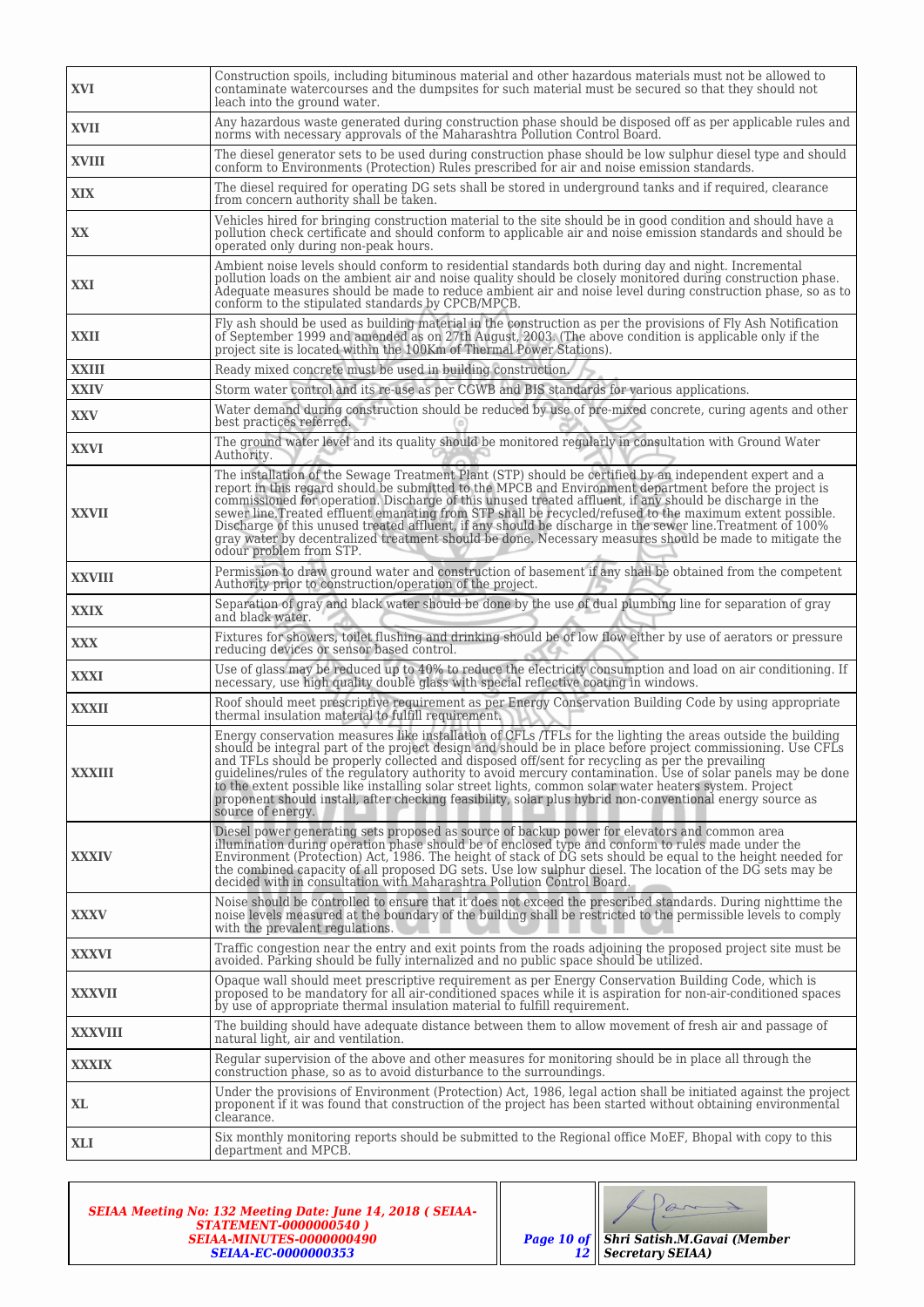| <b>XLII</b>   | Project proponent shall ensure completion of STP, MSW disposal facility, green belt development prior to<br>occupation of the buildings. As agreed during the SEIAA meeting, PP to explore possibility of utilizing excess<br>treated water in the adjacent area for gardening before discharging it into sewer line No physical occupation<br>or allotment will be given unless all above said environmental infrastructure is installed and made functional<br>including water requirement in Para 2. Prior certification from appropriate authority shall be obtained.                           |
|---------------|-----------------------------------------------------------------------------------------------------------------------------------------------------------------------------------------------------------------------------------------------------------------------------------------------------------------------------------------------------------------------------------------------------------------------------------------------------------------------------------------------------------------------------------------------------------------------------------------------------|
| <b>XLIII</b>  | Wet garbage should be treated by Organic Waste Converter and treated waste (manure) should be utilized in<br>the existing premises for gardening. And, no wet garbage will be disposed outside the premises. Local<br>authority should ensure this.                                                                                                                                                                                                                                                                                                                                                 |
| <b>XLIV</b>   | Local body should ensure that no occupation certification is issued prior to operation of STP/MSW site etc.<br>with due permission of MPCB.                                                                                                                                                                                                                                                                                                                                                                                                                                                         |
| <b>XLV</b>    | A complete set of all the documents submitted to Department should be forwarded to the Local authority and<br>MPCB.                                                                                                                                                                                                                                                                                                                                                                                                                                                                                 |
| <b>XLVI</b>   | In the case of any change(s) in the scope of the project, the project would require a fresh appraisal by this<br>Department.                                                                                                                                                                                                                                                                                                                                                                                                                                                                        |
| <b>XLVII</b>  | A separate environment management cell with qualified staff shall be set up for implementation of the<br>stipulated environmental safeguards.                                                                                                                                                                                                                                                                                                                                                                                                                                                       |
| <b>XLVIII</b> | Separate funds shall be allocated for implementation of environmental protection measures/EMP along with<br>item-wise breaks-up. These cost shall be included as part of the project cost. The funds earmarked for the<br>environment protection measures shall not be diverted for other purposes and year-wise expenditure should<br>reported to the MPCB & this department.                                                                                                                                                                                                                      |
| <b>XLIX</b>   | The project management shall advertise at least in two local newspapers widely circulated in the region<br>around the project, one of which shall be in the Marathi language of the local concerned within seven days of<br>issue of this letter, informing that the project has been accorded environmental clearance and copies of<br>clearance letter are available with the Maharashtra Pollution Control Board and may also be seen at Website<br>at http://ec.maharashtra.gov.in.                                                                                                             |
| L             | Project management should submit half yearly compliance reports in respect of the stipulated prior<br>environment clearance terms and conditions in hard & soft copies to the MPCB & this department, on 1st<br>June & 1st December of each calendar year.                                                                                                                                                                                                                                                                                                                                          |
| п             | A copy of the clearance letter shall be sent by proponent to the concerned Municipal Corporation and the<br>local NGO, if any, from whom suggestions/representations, if any, were received while processing the<br>proposal. The clearance letter shall also be put on the website of the Company by the proponent.                                                                                                                                                                                                                                                                                |
| LH            | The proponent shall upload the status of compliance of the stipulated EC conditions, including results of<br>monitored data on their website and shall update the same periodically. It shall simultaneously be sent to the<br>Regional Office of MoEF, the respective Zonal Office of CPCB and the SPCB. The criteria pollutant levels<br>namely; SPM, RSPM, SO2, NOx (ambient levels as well as stack emissions) or critical sector parameters,<br>indicated for the project shall be monitored and displayed at a convenient location near the main gate of the<br>company in the public domain. |
| <b>LIII</b>   | The project proponent shall also submit six monthly reports on the status of compliance of the stipulated EC<br>conditions including results of monitored data (both in hard copies as well as by e-mail) to the respective<br>Regional Office of MoEF, the respective Zonal Office of CPCB and the SPCB.                                                                                                                                                                                                                                                                                           |
| <b>LIV</b>    | The environmental statement for each financial year ending 31st March in Form-V as is mandated to be<br>submitted by the project proponent to the concerned State Pollution Control Board as prescribed under the<br>Environment (Protection) Rules, 1986, as amended subsequently, shall also be put on the website of the<br>company along with the status of compliance of EC conditions and shall also be sent to the respective<br>Regional Offices of MoEF by e-mail.                                                                                                                         |

*SEIAA Meeting No: 132 Meeting Date: June 14, 2018 ( SEIAA-STATEMENT-0000000540 ) SEIAA-MINUTES-0000000490 SEIAA-EC-0000000353*

 $\partial_{\overline{\mathscr{O}}}$